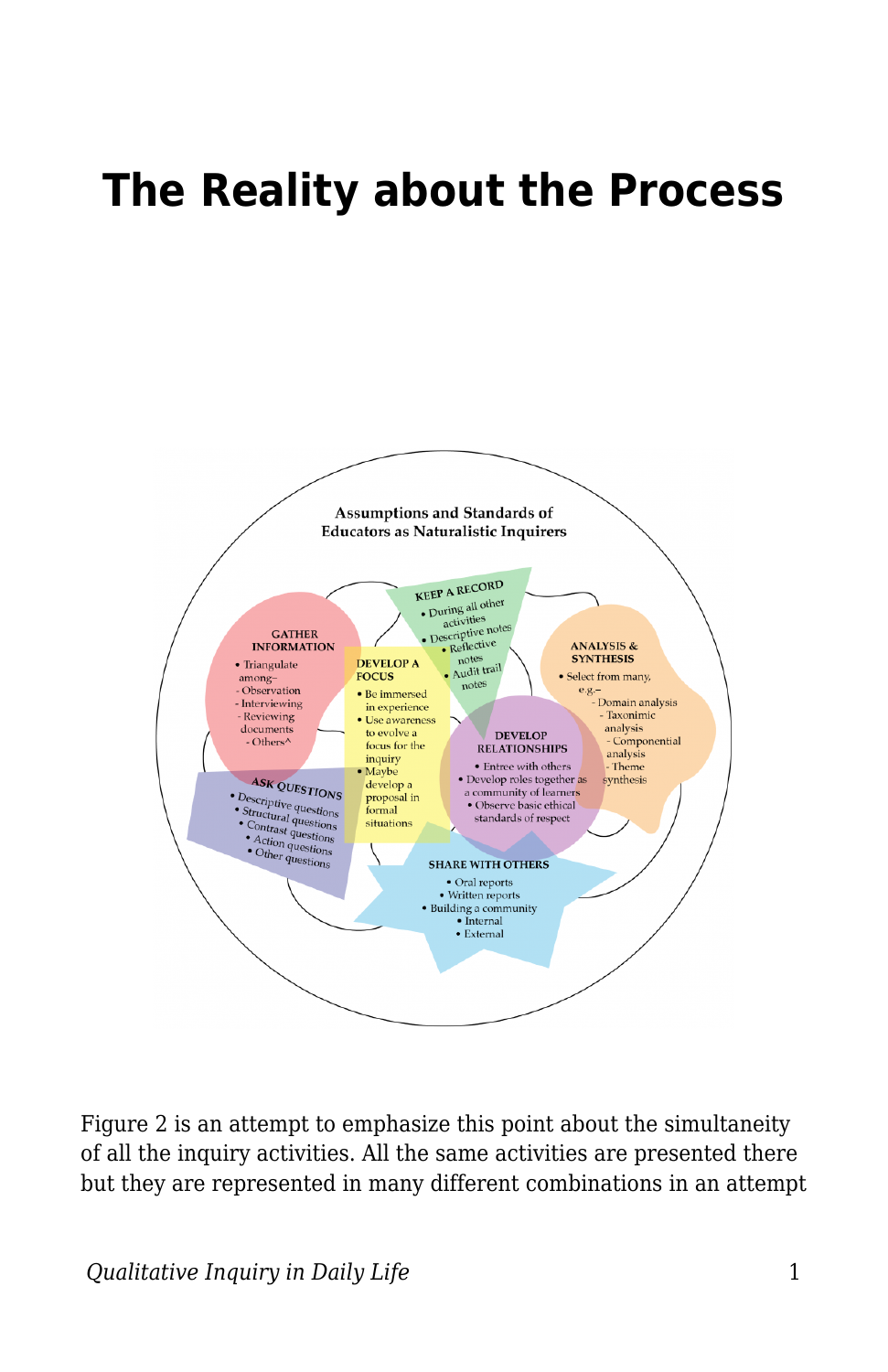to suggest that the reality of inquiry is not simple or linear.

One useful metaphor for the qualitative inquiry activities is holomovement. In his book *The Third Ear*, Berendt reviews the discovery of holography as follows:

The discovery of laser beams in 1965 lead to a new kind of photographic representation called a hologram. If you produce a fulllength photograph of someone and then discard all but the head and shoulders so as to enlarge the face, the new picture will once again contain the entire person rather than just a blown up head. In holography, you cannot eliminate anything. Anyone who works with holograms is directed back to the whole whenever he tries to separate off any partial aspect. David Bohm coin[ed] the term holomovement. The word hologram alone implies something static and immovable, but the world is constantly in motion. The totality is in motion. A hologram, like a photograph, is only, as it were, a fixed image of a single process of movement ' an abstraction of the entire movement, of the whole. (pp. 107-108)

Qualitative inquiry is a *process,* which includes the various activities illustrated in  $Figure 1$  to yield both experiences and products. But any subpart of those outcomes contains the whole process and is not static but constantly 'in process.' The point is that the whole experience is more than just the parts that go into it. Learning through qualitative inquiry is a holistic experience that involves several experiences occurring together harmoniously. It does not make sense to pull the various activities associated with doing qualitative inquiry out in isolation, just as parts of holograms cannot be isolated. The processes work together and each activity a qualitative inquirer might engage in contains the essence of all other activities.

The story told earlier is an illustration of two high school teachers, a student teacher, several high school students, and a university collaborator conducting qualitative inquiry as a means of enhancing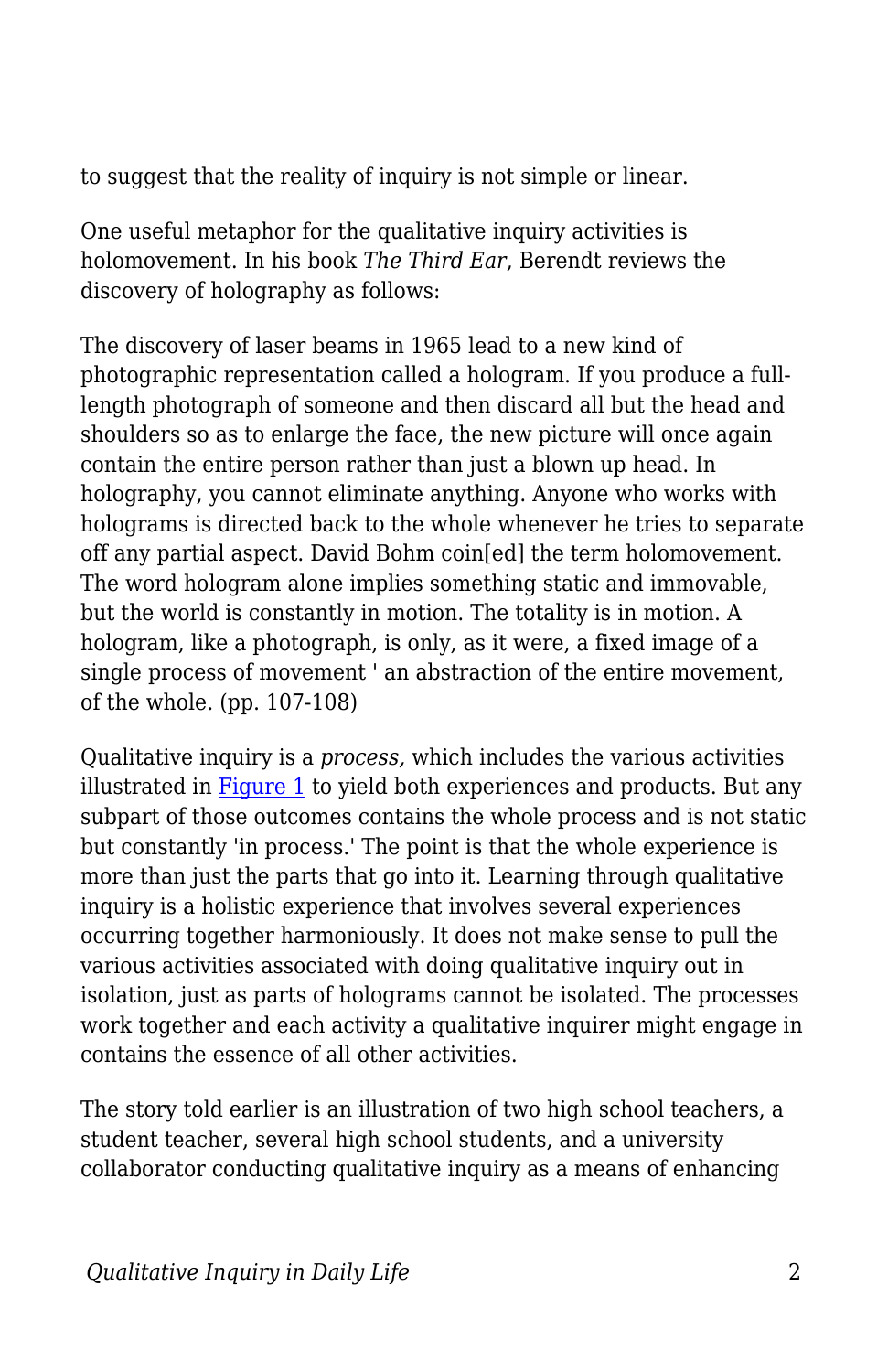their learning and teaching experiences. To clarify the qualitative inquiry process as applied to learning and teaching and its holistic nature, let's further examine the story in light of the summary in [Figure 1](https://edtechbooks.org/qualitativeinquiry/process). This figure shows several kinds of activities that have been grouped together to facilitate this discussion; but please keep in mind that these activities can and do combine in many different quantities and configurations. Their order in the figure is almost arbitrary.

As a point of clarification, Sid and Cheryl (the two teachers) were not on this ski trip explicitly to conduct research or evaluation. Among other purposes, they were there to teach high school students how to ski, to help them integrate their experiences in the out of doors to their lives and several related disciplines (science, social studies, recreation, art, and English), and to help them learn responsibility. They were in the thick of this experience and probably did not even think of themselves as inquirers.

But the claim of this book is that they were very much conducting inquiry and were learning while teaching. They were also inviting the people associated with them to do the same' the student teachers, the high school students, and me as a representative from a nearby university. Together, as a community of learners, we were engaging in several inquiry processes.

Although all the qualitative inquiry activities combine in a holistic experience, several groups of activities will be isolated for the discussion below. Keep referring back to Figure 2 to remind yourself that this is an artificial isolation for purposes of discussion only.

Beginning with the 'Develop a Focus' box on the left of [Figure 1](https://edtechbooks.org/qualitativeinquiry/process), it would be fair to say we were immersed in the ski trip experience with no common explicit inquiry *focus* as the day began. Each participant came into this day with different **assumptions** about themselves and the others, about their purposes for being there, about their roles as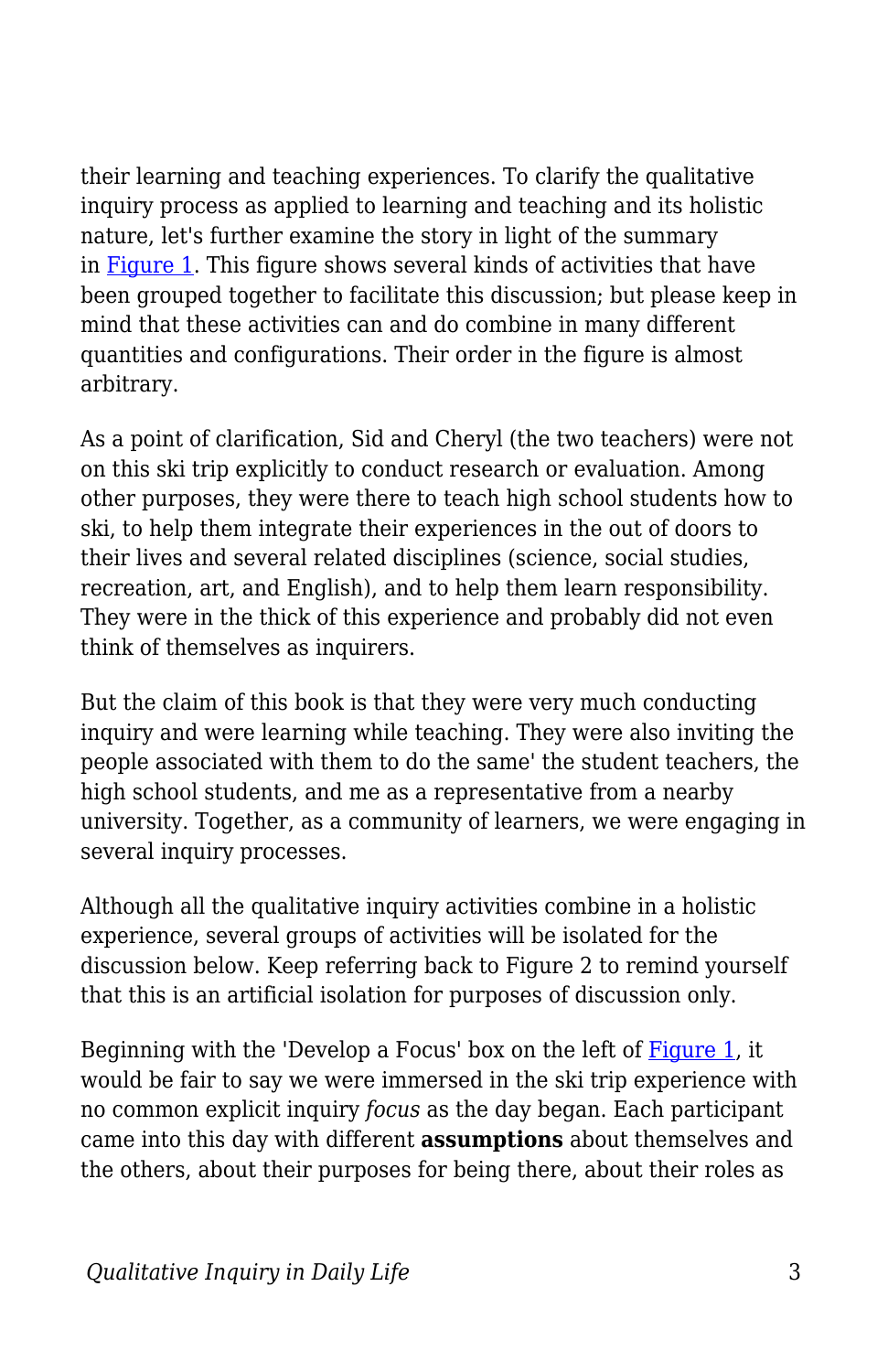learners, teachers, and inquirers, and different **standards** for judging the quality of their inquiry efforts. Each participant also came having different **relationships** developed with others in the setting, with different perceptions of the possible roles they and others could play, asking different **questions** about the scene, using different skills for **gathering** information to address those questions, with different ideas about how to **analyze and synthesize** what they would be learning, and with different ideas about the communities with whom they might **share** what they learned through this experience.

These differences and many others based on the participants' backgrounds, personalities, beliefs, and experience lead to vast differences in *awareness*, initial *focus*, and openness among the participants. For example, Cheryl and Sid are often focused on matching their class activities to the weather when they go out on such trips. They are asking themselves how to keep the students safe while having an adventure. They are watching to see how the weather changes and how the students are responding to the experience and how they can help them see what they are experiencing and what is around them. Cheryl is particularly interested in getting to know a few of the students better on these trips because they are more open with her on an individual basis in these settings.

As the trip progressed, Steve and his actions precipitated an opportunity for all participants to *re-focus* their individual inquiries and attention to a common project, which became the focus of the story told here. No *proposals* were written as part of this inquiry, though they could have been and may yet be if any participants find that this focus merits the acquisition of funds or formal review.

The 'Keep a Record' box in the center of [Figure 1](https://edtechbooks.org/qualitativeinquiry/process) is associated with activities that facilitate keeping a record of what we are learning through our inquiry. Sid and Cheryl did not keep notes or any other kind of record on *this* experience. They knew that I was doing so, and we collaborated in this inquiry. Jack and Steve may have kept a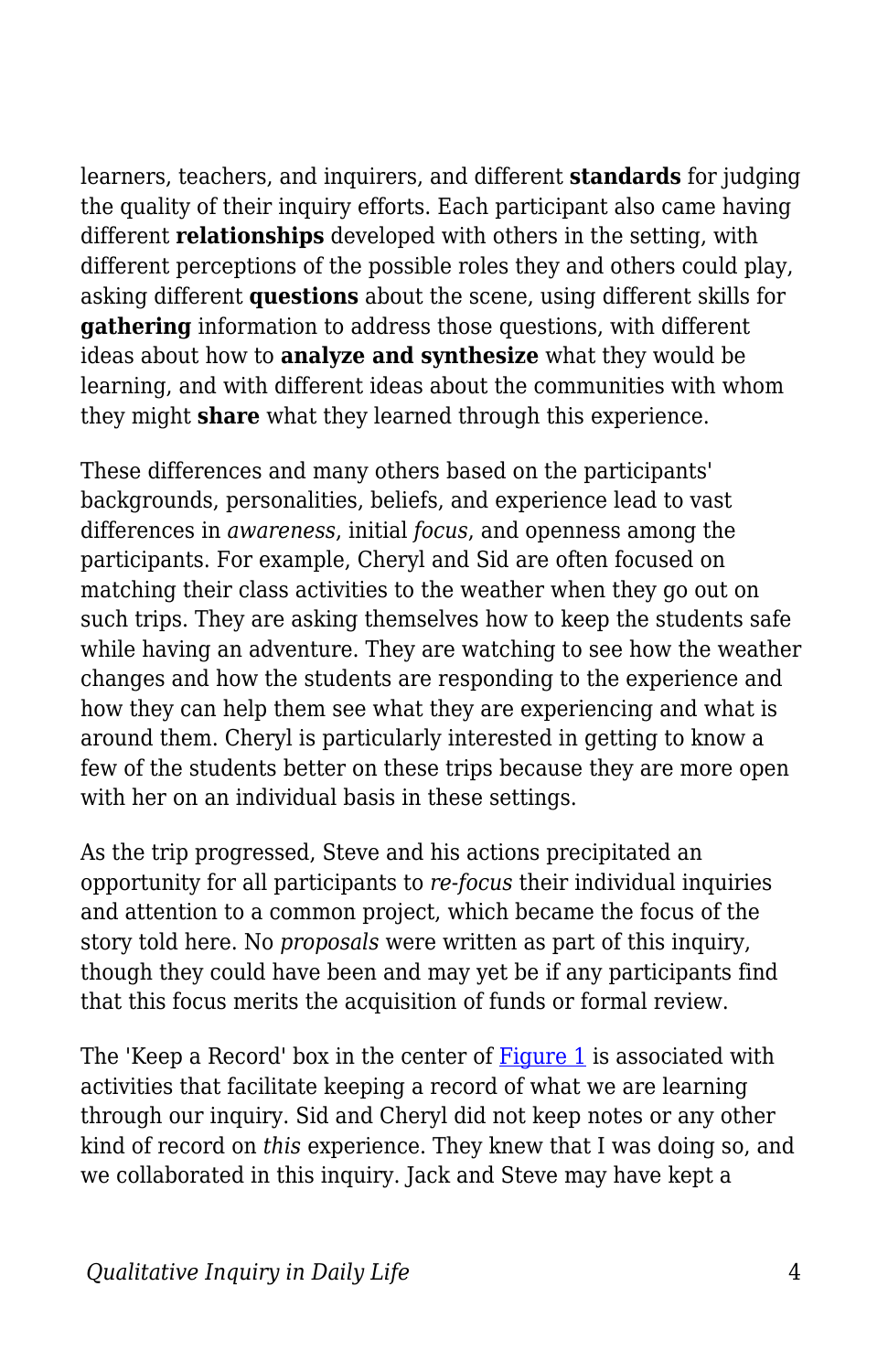journal and written about this experience. In later years, all student teachers and students have been encouraged to keep such records. But in this case, my record formed the basis for the account that was presented here. This record is probably more elaborate than most teachers' accounts of their school experiences but some record is usually kept of some of the lived experiences of people in schools. The richer that account, the *better the inquiry*.

I included records of relationships formed and forming, questions participants were asking, focuses that were forming, analyses and syntheses that developed, information that was gathered; in other words, *notes on all the other activities* that were going into this experience. I tried to *describe* what I was seeing and hearing as well as what I was thinking, feeling, and *reflecting* about during the experience. I also kept an *audit trail* or record of inquiry decisions that *I* was making throughout this experience.

In reference to the 'Develop Relationships' box in  $Figure 1$ , it is clear from the story that Jack had a closer relationship to Steve than did any of the other 'authority' figures in the story. He felt that relationship was jeopardized by the knowledge he gained through the relationship; but Steve didn't think so. The whole experience strengthened and clarified the relationships between Steve and the two teachers, facilitating the inquiry they were trying to make and the inquiries I, and the student teachers were making too. Although it appears that the relationships with Steve were terminated, they were actually resumed the next year when he returned and completed the full year in the Unified Studies program. Sharing this experience together influenced how all of us were able to interact with one another and with the other students also.

As a university person, I was attempting to *develop a role* in this scene that would allow me to be trusted by the students so they would talk to me about their experiences in this program. I found that because I was not one of the teachers and not a student teacher and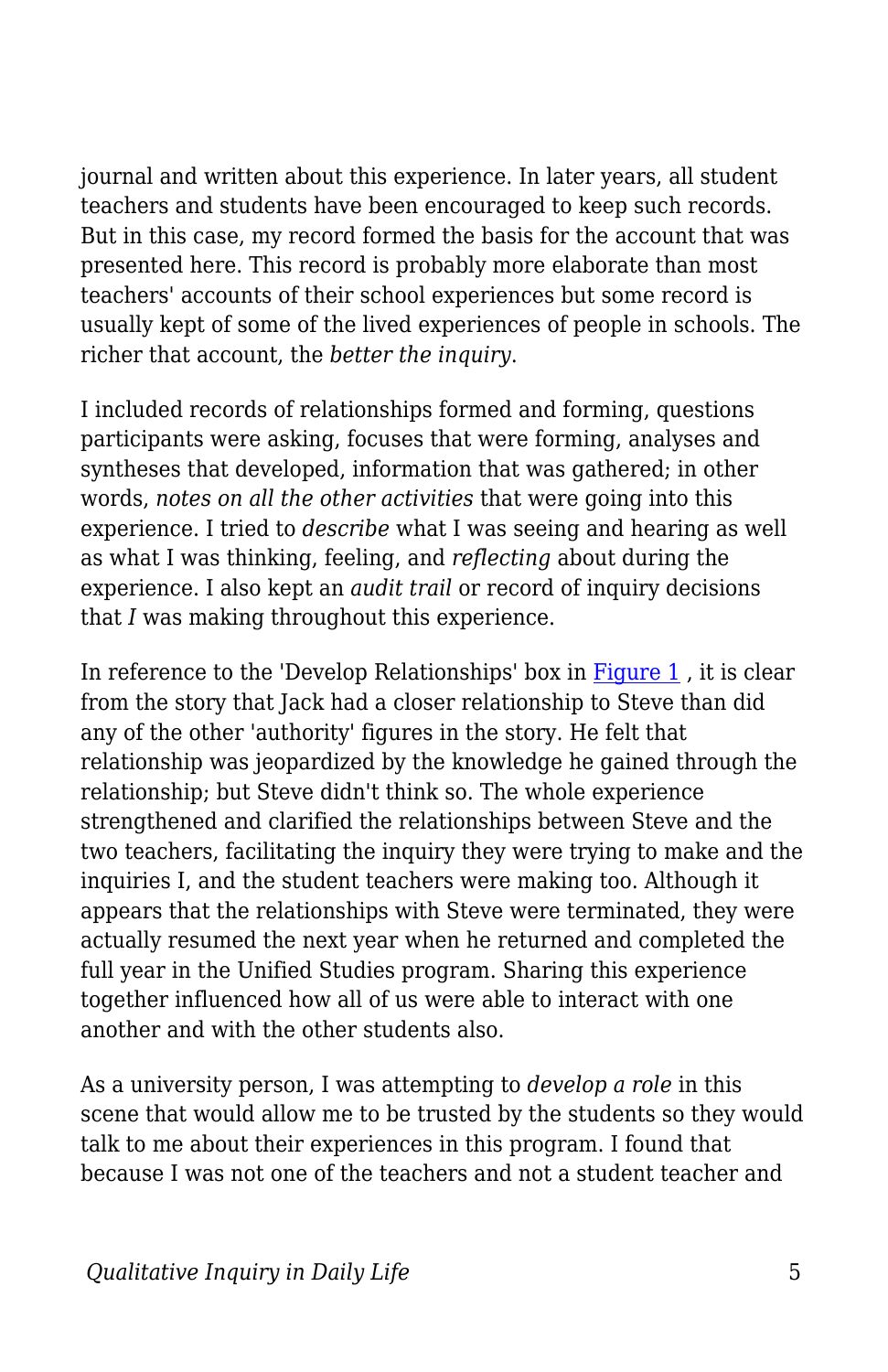certainly not a high school student, many of the students and teachers didn't know what to do with me or how to treat me. But after sharing this experience with them, they were willing to give me a place in their program and many more of them could talk to me about their feelings about the Steve story as well as other aspects of their experience after I g*ained entree with them* in this way. The relationships we all shared grew and changed throughout the study, allowing us to shift from learning to teaching and back throughout our inquiries. We all understood that these relationships were dependent upon our treating one another *ethically* (as Sid and Cheryl treated Steve, in this case) over the entire school year, as well.

The 'gather information' box in [Figure 1](https://edtechbooks.org/qualitativeinquiry/process) indicates several ways in which participants may assemble information from their experiences for use in contemplating the experiences and in clarifying what other sources might add to their experiences. Simply being involved and having experiences is certainly a way to collect or generate information. We usually select aspects of our experience to focus attention on through our senses' we see (*observations* and *document* or artifact reviews), hear (conversations, *interviews* , eavesdropping), touch, smell, and taste (through all these collection procedures). *Triangulation* , using several different methods of gathering from several different sources, strengthens this activity considerably. The teachers, student teachers, students, and visiting professor used all their senses and the natural data generation facilities associated with those senses in creating data around their experience in the story told here. The record used for the story is necessarily told through the sense experiences *I* had. But I attempted to include the perspectives of others as much as possible through quotations of their words and detailed descriptions of their actions.

The 'Ask Questions' box in [Figure 1](https://edtechbooks.org/qualitativeinquiry/process) identifies several types of questions inquiring educators might make in their studies. It should be apparent from the story that Sid and Cheryl were asking what would be the best *action* to take in this situation for Steve and for the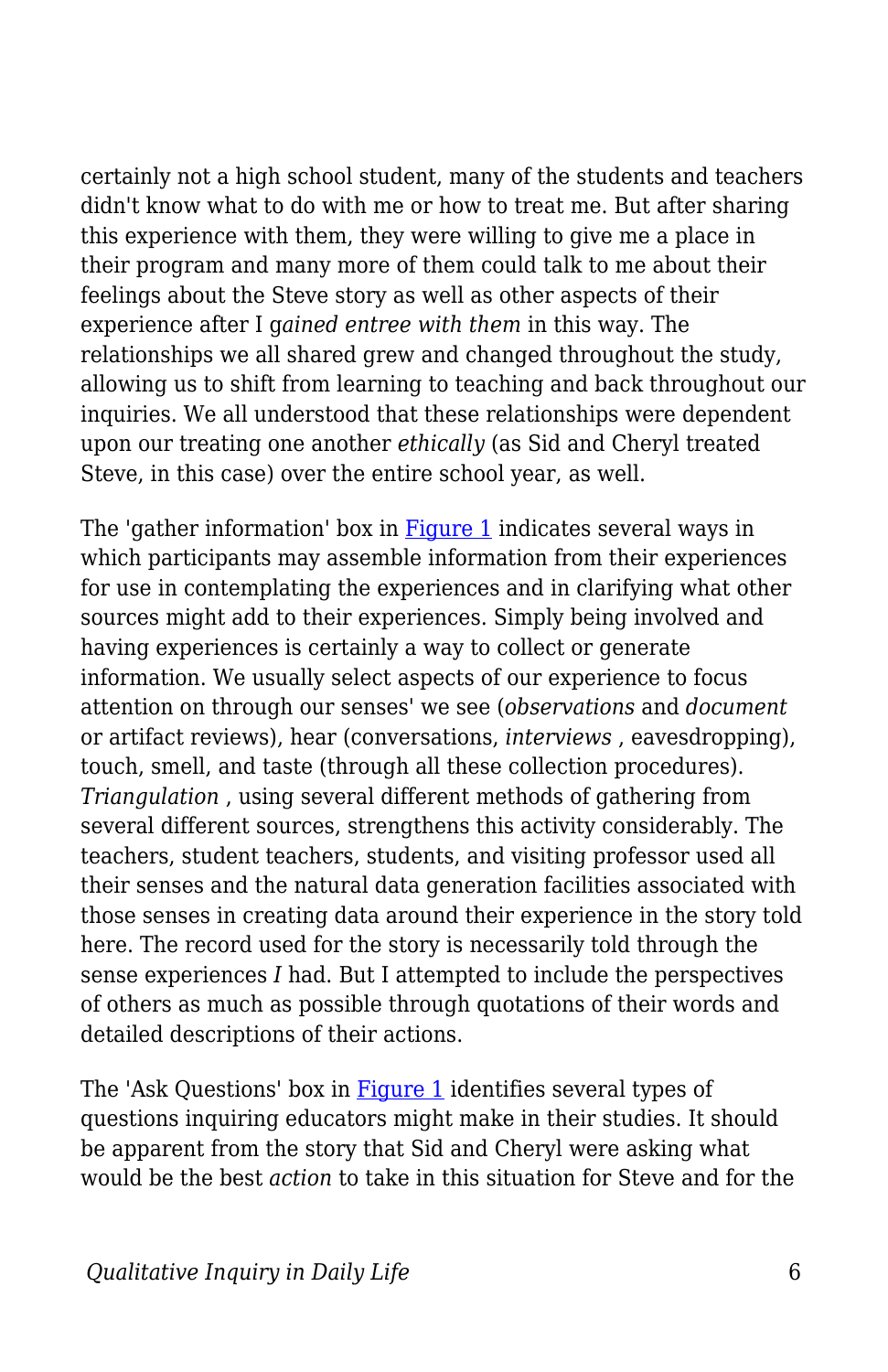other students. The student teacher, Jack, was asking what his ethical response should be to a student with whom he was slowly developing rapport and with whom he hoped to have long-term positive influence. I was asking *descriptive* questions about how this program and these people teach students to take responsibility for their own actions and learning. Steve seemed to be asking *structural* and *contrast* questions about how far he could push his mentors and the institution of school in learning to take responsibility for his own decisions. These were some of the broad questions being asked in this inquiry situation. Many other questions about the context of the story, the nature of the participants, and so on could be asked and may be as the inquiry continues.

The 'Analysis-Synthesis' box in **Figure 1** suggests that participants are constantly interpreting their experiences and the information they are gathering. This may be done through on-the-spot analyses, such as during the meeting in the snowstorm when Sid, Cheryl, and Jack were attempting to understand Steve and interpret his actions in light of their larger purposes for the class. When they returned to school and talked further, they elaborated upon those interpretations, asked more questions, and gathered more information. During the interview with Steve, they refined those interpretations further, refined their relationship with him, asked more questions, and gathered more information as they made a decision. They explored the implications of their interpretations for the other students in the class too. As the recorder and visiting professor, I made interpretations by what I chose to write down during the experience and how I chose to write the story. In subsequent chapters, I will illustrate several other types of analysis (*domain, taxonomic, componential)* and synthesis (*theme*) that may be helpful in developing even richer interpretations of experiences such as this. The results of these interpretations may be helpful to educators trying to make practical decisions and should also be informative to others who make decisions in other similar settings.

The 'Share with Others' box in [Figure 1](https://edtechbooks.org/qualitativeinquiry/process) is a reminder that we learn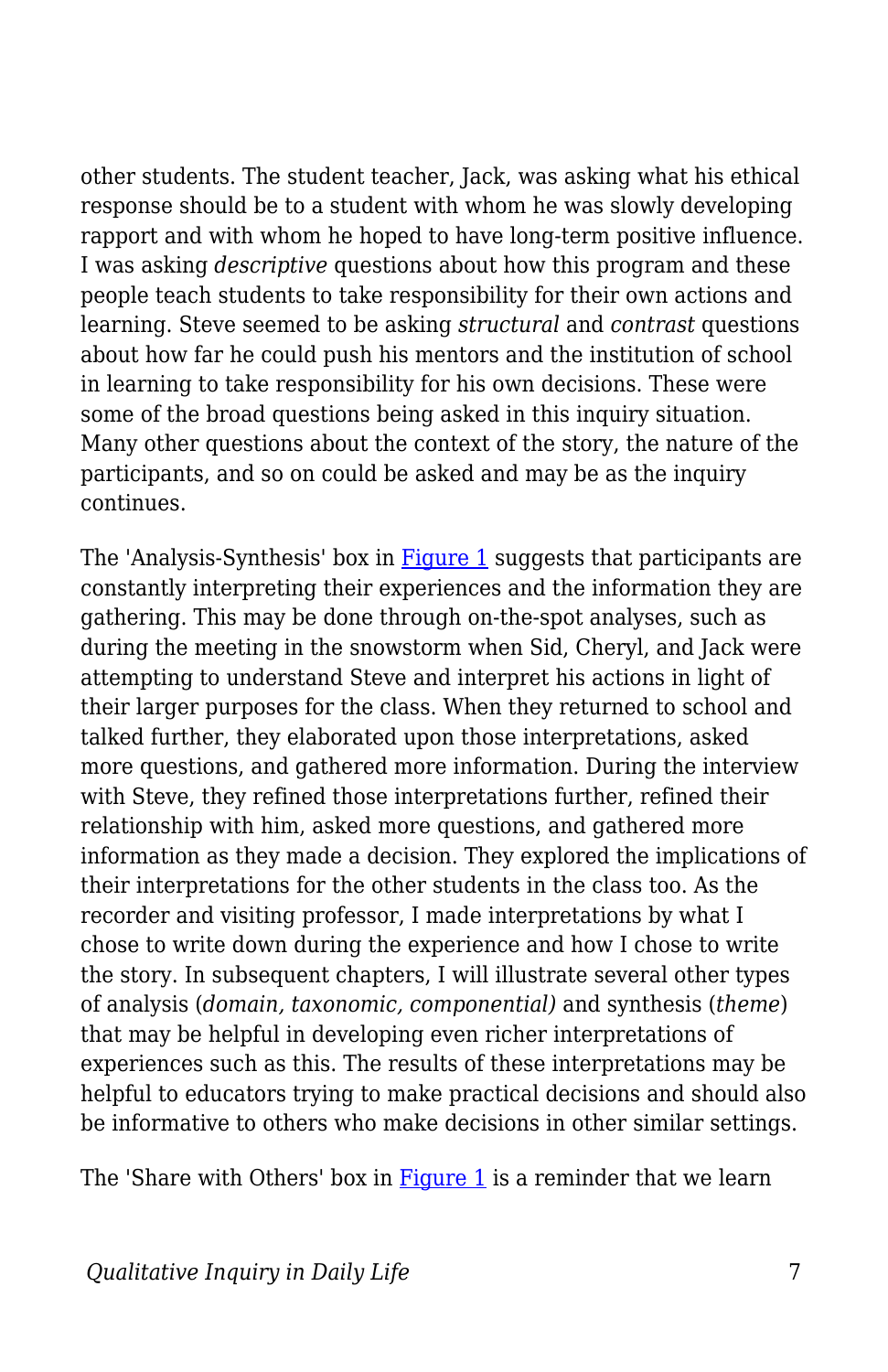best what we share with others. Inquiry is enhanced as we report and expose our experiences and interpretations with fellow inquirers and other interested audiences. It involves significant personal investment and risk because your perceptions (interpretations) are constantly open to challenge and inquiry by others who are involved. Sid and Cheryl *orally* shared what they were learning with one another and with others *internal* to the program, such as the student teachers, the school principal, their students, and me. They have also agreed to allow me to share their experiences and insights in this book and other *written* publications as a means of inviting others *outside* the program to join in an ongoing dialogue with us and *build a community interested in how to teach and learn through ongoing qualitative inquiry.*

*The circle forming the outer boundary of the entire [Figure](https://edtechbooks.org/qualitativeinquiry/process)*

*[1](https://edtechbooks.org/qualitativeinquiry/process)* represents our 'Assumptions' about learning, teaching, and particularly about inquiry. Sid and Cheryl and the other participants made certain assumptions about their relationships with one another and the values they shared. For example, they assumed that to understand Steve and what to do about his decision, they would have to interact with him and be influenced by him. They could not remain immune to his values. They were not 'objective.' They also assumed that people have values which help influence what they do and say and that *their* values as teachers and as inquirers would influence not only what they did themselves but what they interpreted Steve and others to be doing. A major value they seemed to demonstrate was the importance of students being responsible for their own actions.

As a participant in this experience, I assumed that whatever I would say about this experience might apply in other settings but could not be generalized blindly beyond situations with similar contexts and time frames. I also assumed that the reality of this experience was partially defined by the shared experiences of the participants but also was constructed in slightly different ways for each of them. Thus, I was interested in understanding each person's interpretation of what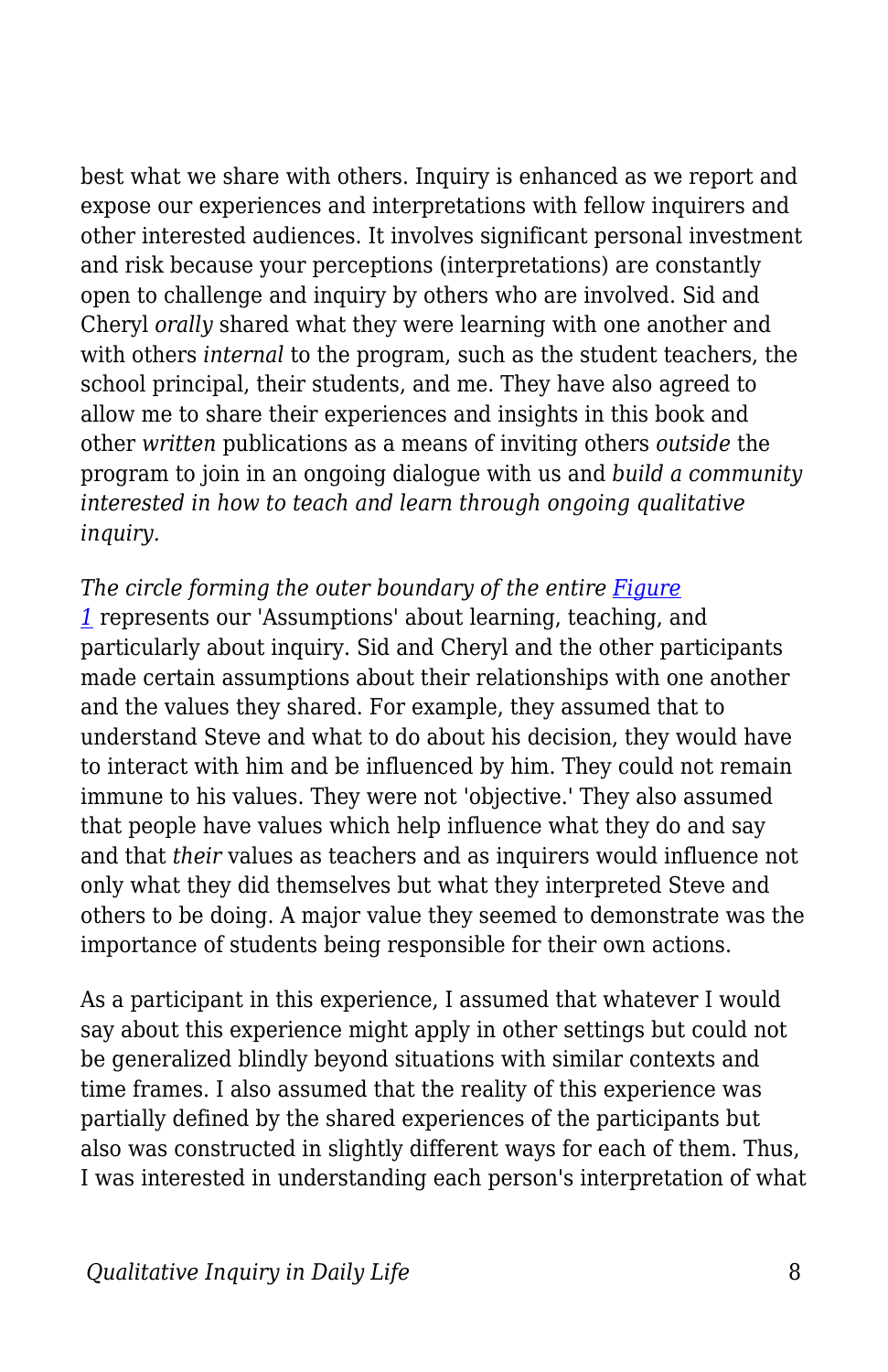was going on, from their unique perspectives. In reaching conclusions about what happened here, we clearly could not conclude that there was a simple linear causal relationship between what Sid and Cheryl did and Steve's decision to leave the class. Rather, what he did shaped what they did and what the rest of the students might do and what Jack was doing. Lincoln and Guba (1985) refer to this kind of causality as 'mutual shaping' which is what most of us assume goes on all the time in human experience. As will be discussed in the next chapter, there were many other assumptions at play in this story as there are in all human stories. Thus, the circle of this hologram must be broad and encompassing.

The circle in [Figure 1](https://edtechbooks.org/qualitativeinquiry/process) also suggests that there are acceptable 'Standards' for conducting qualitative inquiry in ways that will encourage readers to find the conclusions credible and useful. Adherence to some of these standards was subtly indicated in the story through reference to the multiple sources of information used, the comparison of interpretations from multiple sources, the length and depth of participation by the inquirers, and other activities which will be explored further in chapter three.

This review of the qualitative inquiry process in light of an example from a school setting suggests that many teachers, principals, and students probably are involved in inquiry as part of their work already, as were the participants in this story. But with a little more focus on inquiry as a basis for educating, they might not only obtain more valuable insights into helping their students but could also make discoveries about learning and teaching from their privileged positions inside the student-teacher relationship to share with others.

In this book, I hope you will find that by thinking of yourself as an inquiring teacher, administrator, and/or student, you can further develop some of your natural inquiry skills. Perhaps you, like these teachers and their associates, can learn more about yourselves and your needs, as well as those of others. This may be important in